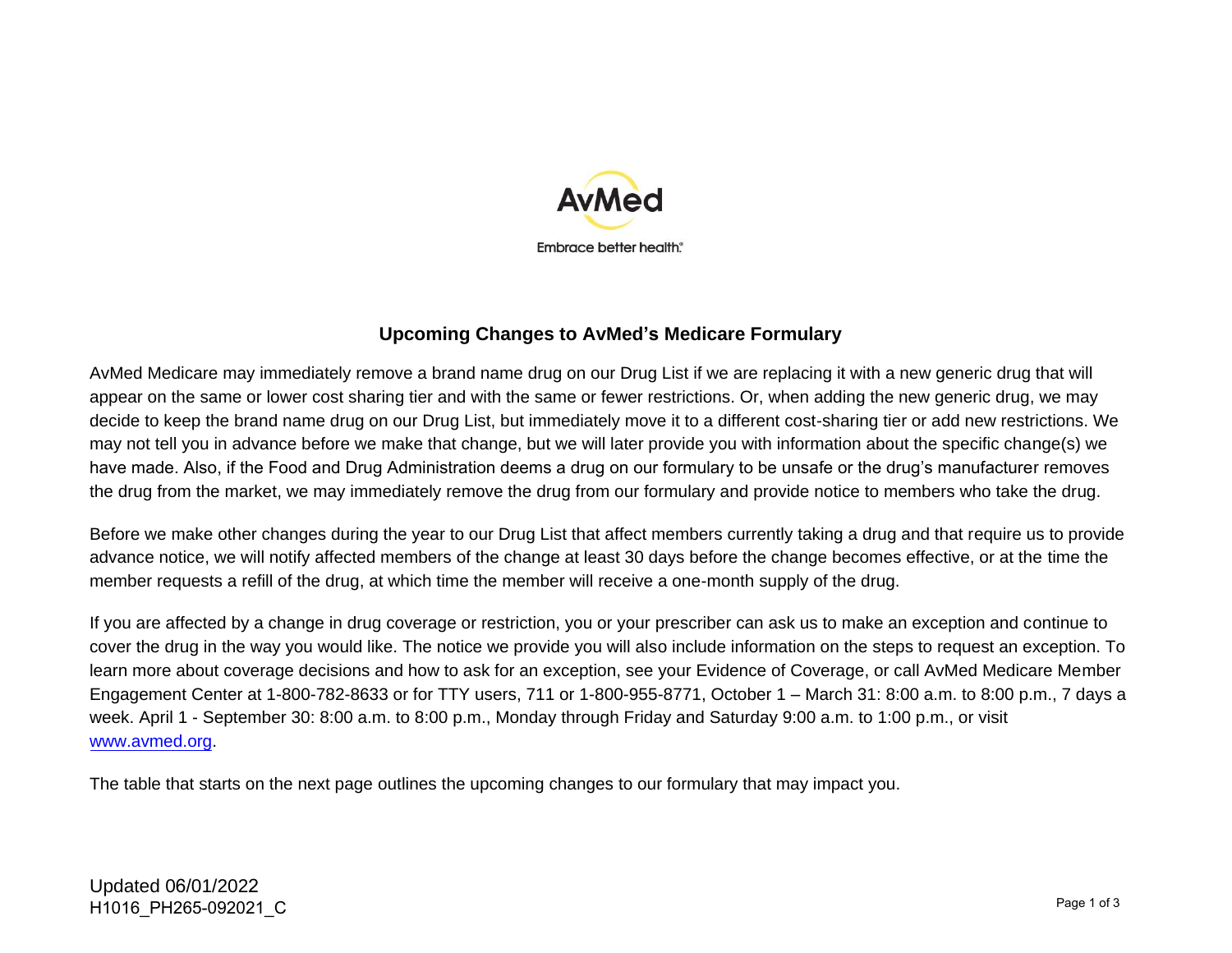| <b>Name of Affected Drug</b>  | <b>Description of Change</b>    | <b>Reason for Change</b>                                     | Alternative Drug(s) *              | <b>Alternative</b><br>Drug(s)<br>Cost-<br><b>Sharing Tier</b> | <b>Effective</b><br>Date |
|-------------------------------|---------------------------------|--------------------------------------------------------------|------------------------------------|---------------------------------------------------------------|--------------------------|
| AMINOSYN-PF INJ 7%            | Deletion Of Drug From Formulary | Medicare Will No Longer Cover                                | <b>TROPHAMINE INJ 10%</b>          | Tier 4                                                        | 05/01/2022               |
| <b>BEKYREE TAB</b>            | Deletion Of Drug From Formulary | <b>Manufacturer Discontinuation</b>                          | KARIVA TAB 28 DAY                  | Tier 3                                                        | 02/01/2022               |
| <b>BYSTOLIC TAB</b>           | Deletion Of Drug From Formulary | Generic Available                                            | <b>NEBIVOLOL TAB</b>               | Tier 4                                                        | 05/01/2022               |
| <b>CHANTIX PAK 1MG</b>        | Deletion Of Drug From Formulary | Generic Available                                            | VARENICLINE TAB 1MG                | Tier 4                                                        | 05/01/2022               |
| <b>CHANTIX TAB</b>            | Deletion Of Drug From Formulary | Generic Available                                            | <b>VARENICLINE TAB</b>             | Tier 4                                                        | 05/01/2022               |
| CYCLAFEM TAB 1/35             | Deletion Of Drug From Formulary | <b>Manufacturer Discontinuation</b>                          | NORTREL TAB 1/35                   | Tier 2                                                        | 02/01/2022               |
| CYCLAFEM TAB 7/7/7            | Deletion Of Drug From Formulary | Manufacturer Discontinuation                                 | NORTREL TAB 7/7/7                  | Tier 2                                                        | 02/01/2022               |
| <b>DEXILANT CAP DR</b>        | Deletion Of Drug From Formulary | Generic Available                                            | DEXLANSOPRAZOLE CAP DR             | Tier 4                                                        | 08/01/2022               |
| DUREZOL EMU 0.05%             | Deletion Of Drug From Formulary | Generic Available                                            | DIFLUPREDNATE EMU 0.05%            | Tier 3                                                        | 05/01/2022               |
| <b>FARYDAK CAP</b>            | Deletion Of Drug From Formulary | Manufacturer Discontinuation                                 | <b>XPOVIO PAK</b>                  | Tier 5                                                        | 06/01/2022               |
| FREAMINE HBC INJ 6.9%         | Deletion Of Drug From Formulary | Manufacturer Discontinuation                                 | FREAMINE III INJ 10%               | Tier 4                                                        | 01/01/2022               |
| <b>INTELENCE TAB 100MG</b>    | Deletion Of Drug From Formulary | Generic Available                                            | <b>ETRAVIRINE TAB 100MG</b>        | Tier 5                                                        | 01/01/2022               |
| <b>INTELENCE TAB 200MG</b>    | Deletion Of Drug From Formulary | Generic Available                                            | ETRAVIRINE TAB 200MG               | Tier 5                                                        | 01/01/2022               |
| <b>IVERMECTIN TAB 3MG</b>     | Prior Authorization Added**     | PA Added To Ensure Use Is For A Part<br>D Covered Indication | Consult Your Health Care Provider  |                                                               | 03/01/2022               |
| KALETRA TAB 100-25MG          | Deletion Of Drug From Formulary | Generic Available                                            | LOPINAVIR-RITONAVIR TAB 100-25 MG  | Tier 4                                                        | 01/01/2022               |
| KALETRA TAB 200-50MG          | Deletion Of Drug From Formulary | Generic Available                                            | LOPINAVIR-RITONAVIR TAB 200-50 MG  | Tier 5                                                        | 01/01/2022               |
| <b>MINITRAN TD PATCH</b>      | Deletion Of Drug From Formulary | <b>Manufacturer Discontinuation</b>                          | NITROGLYCERIN TD PATCH             | Tier 3                                                        | 02/01/2022               |
| MONDOXYNE NL CAP 100MG        | Deletion Of Drug From Formulary | Manufacturer Discontinuation                                 | DOXYCYCLINE MONOHYDRATE CAP 100 MG | Tier 2                                                        | 02/01/2022               |
| <b>NARCAN SPR</b>             | Deletion Of Drug From Formulary | Generic Available                                            | <b>NALOXONE HCL SPR</b>            | Tier 3                                                        | 05/01/2022               |
| PERFOROMIST NEB 20<br>MCG/2ML | Deletion Of Drug From Formulary | Generic Available                                            | FORMOTEROL NEB 20MCG/2ML           | Tier 5                                                        | 01/01/2022               |
| <b>SUTENT CAP</b>             | Deletion Of Drug From Formulary | Generic Available                                            | <b>SUNITINIB CAP</b>               | Tier 5                                                        | 01/01/2022               |
| TRILYTE SOLN                  | Deletion Of Drug From Formulary | Manufacturer Discontinuation                                 | <b>GAVILYTE-N SOLN FLAVOR PACK</b> | Tier 2                                                        | 01/01/2022               |
| TRI-PREVIFEM TAB              | Deletion Of Drug From Formulary | Manufacturer Discontinuation                                 | <b>TRI-SPRINTEC TAB</b>            | Tier 2                                                        | 04/01/2022               |
| <b>VIMPAT TAB</b>             | Deletion Of Drug From Formulary | Generic Available                                            | <b>LACOSAMIDE TAB</b>              | Tier 4                                                        | 08/01/2022               |